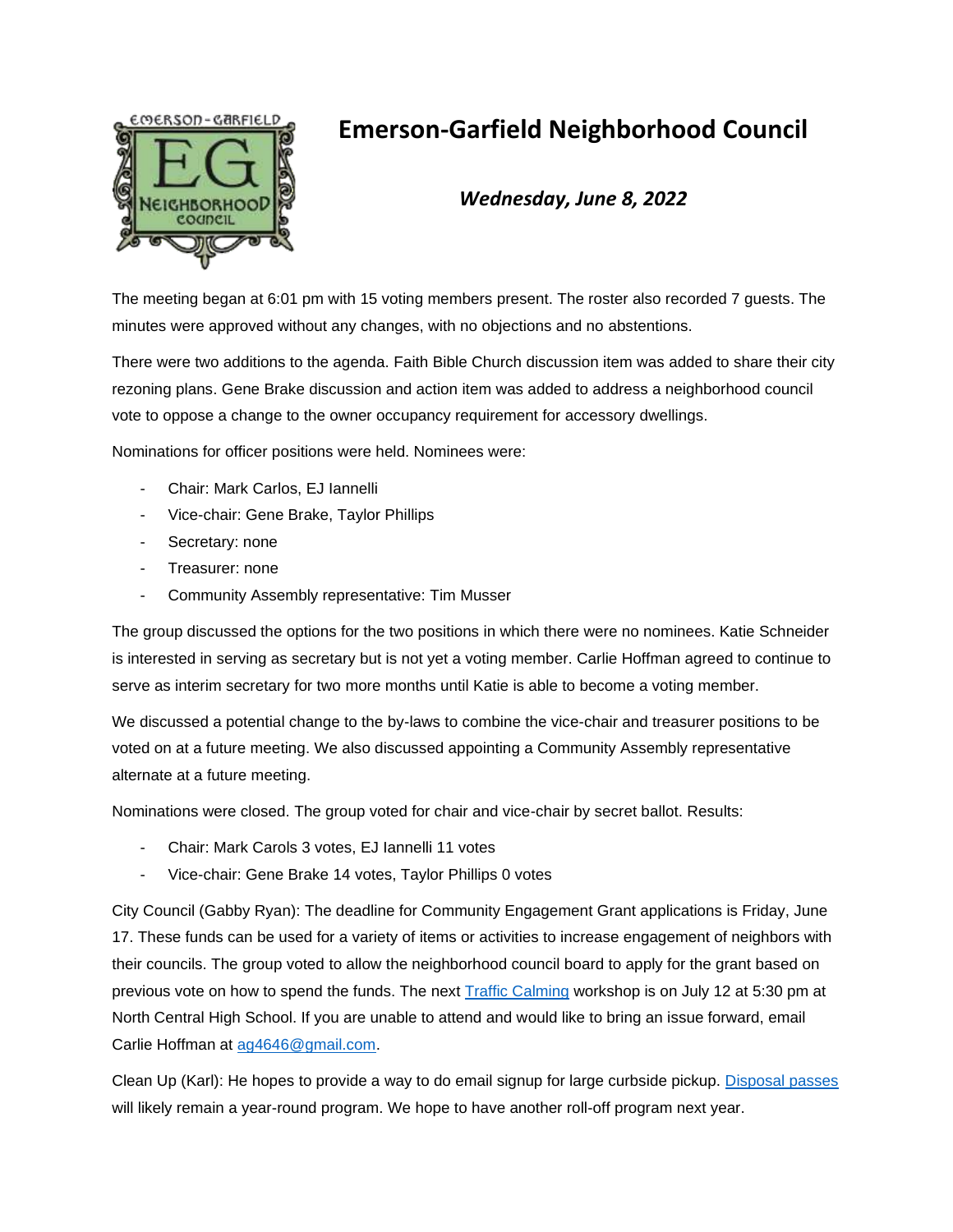[Emerson-Garfield Farmers Market](http://market.emersongarfield.org/) (Anne Luttrull): Last Friday got rained out. The next event is July 1. The Inland Northwest Opera will perform Carmen and the Bull from around 5:30-6:30 pm. Kids' day is July 15.

Building Stronger Neighborhoods (Anne Luttrull): There was lots of conversations about inclusion and how to get people involved in leadership trainings.

Community Assembly (Sarah Lickfold): Community Assembly/City Council meeting is on June 30. Public comments are open for [comprehensive plan changes](https://my.spokanecity.org/projects/land-use/) until July 25.

[Transitions](https://help4women.org/) (Sarah Lickfold): This organization provides housing, transitional housing and childcare. They have 24 cottages for previously homeless individuals and families. Their [New Leaf Kitchen and Café](https://help4women.org/new-leaf-kitchen-cafe/) program is opening second location. Come to their ribbon cutting at the Downtown Library on July 11 at 9 am.

Land Use (Bill Heaton): They provided clarification of proposed zoning changes with a reminder that the directive to change density along main thoroughfares is from the state legislature.

[Faith Bible Church](https://fbchurch.org/) presented on the proposed zoning changes to their land. They are seeking a zoning change that would allow more units per acre of land and a building height of up to 75 feet. They discussed how this rezoning would fit into the values and vision of the [Land Use chapter of the city's](https://static.spokanecity.org/documents/shapingspokane/comprehensive-plan/chapter-3-land-use-v6.pdf)  [Comprehensive Plan.](https://static.spokanecity.org/documents/shapingspokane/comprehensive-plan/chapter-3-land-use-v6.pdf) The affirmed that the church does not plan to move from the land. Learn more about the [zoning change proposal and leave a public comment](https://my.spokanecity.org/projects/2021-2022-proposed-comprehensive-plan-amendments/cora-avenue/) by July 25.

[Corbin Senior Activity Center](https://corbinseniorcenter.org/) (Heidi Weir): They are holding an indoor garage sale on Saturday, June 11. They recently had volunteers clean up the property and install planter boxes that will provide food for members. [Blue Hawaii Luau](https://corbinseniorcenter.org/event/blue-hawaii-luau/) will be on July 20 at 3:00 pm. Tickets are \$25. They are hoping to have a picnic in Corbin Park in August. They now must store their vans off-site due to catalytic converter thefts.

Gene Brake discussed the upcoming vote on the Phase 1 amendments to the city's municipal code [\(Shaping Spokane Housing\)](https://my.spokanecity.org/projects/shaping-spokane-housing/). The final vote on these amendments will take place on June 27. Gene expressed concern that accessory dwelling units will no longer require the property owner to live on the lot. This may entice developers to buy properties with the goal of removing the existing structure and placing two dwellings on a lot for profit. We also discussed the ascetic guidelines that would be required, the potential for non-adherence to these guidelines, and the potential of pricing people out of the neighborhood.

He asked for a vote for the neighborhood council to oppose the Phase 1 code changes approved by the plan commission as it pertains to the accessory dwelling unit code revisions that remove the owner occupancy requirement, urging city council to maintain the owner occupancy requirements. The group voted and the majority approved, with one opposing vote, for Gene to draft a letter to the City detailing the neighborhood's opposition to this code change.